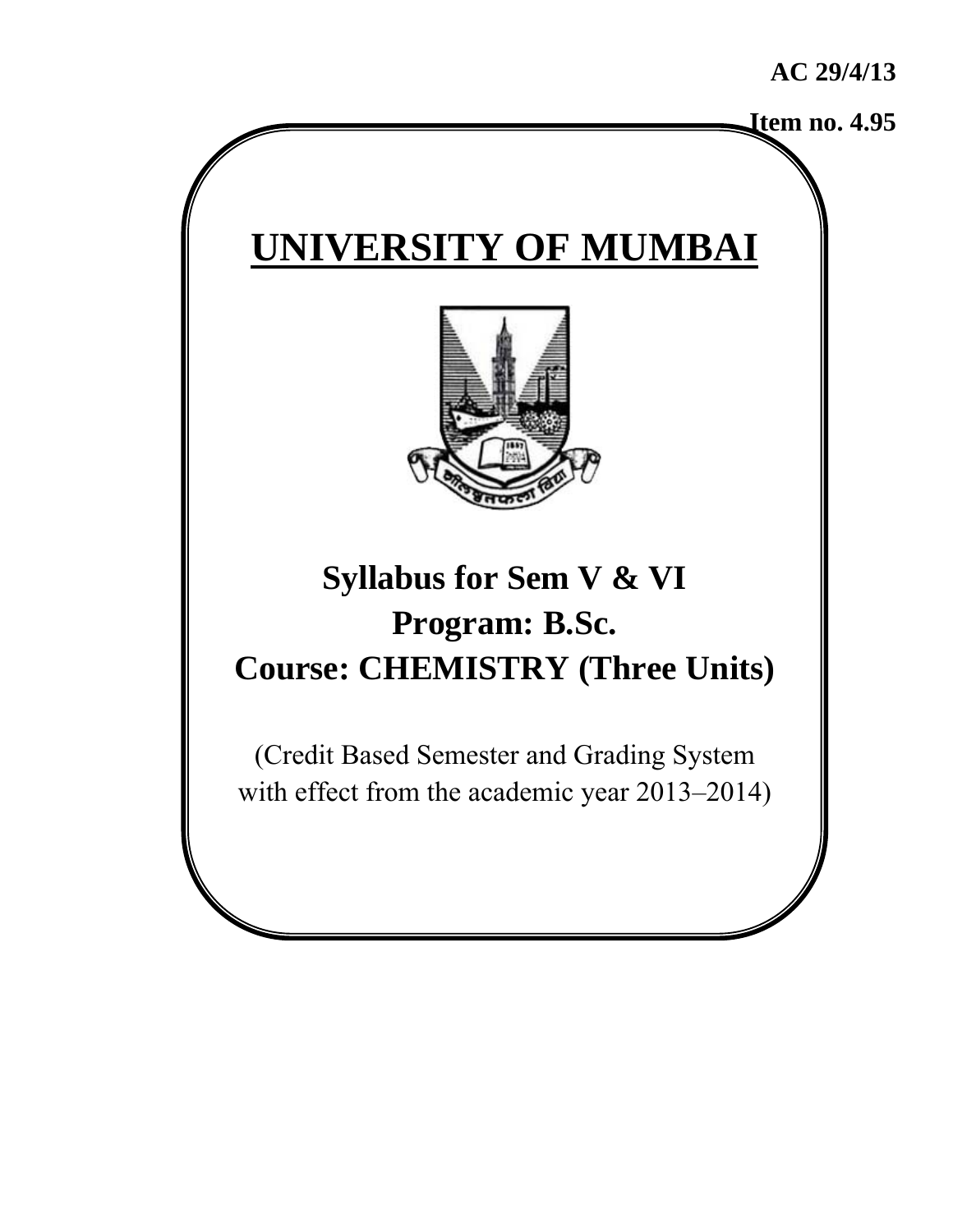### **T. Y. B.Sc. CHEMISTRY (Three Units)**

#### **Credit Based and Grading System**

#### **To be implemented from the Academic year 2013-2014**

#### **SEMESTER V Theory**

| <b>Course</b>   | <b>UNIT</b>  | т пеот у<br><b>TOPICS</b>                                                                                                                                                                                                                                                                                                                                                                                                                                                                                                                                                                                                                                                                                                                                                                                                                                                                                                                                                                                                                                                                                                                                                                                                                                                                                                                                                                                                                               | <b>Credits</b> | L / Week     |
|-----------------|--------------|---------------------------------------------------------------------------------------------------------------------------------------------------------------------------------------------------------------------------------------------------------------------------------------------------------------------------------------------------------------------------------------------------------------------------------------------------------------------------------------------------------------------------------------------------------------------------------------------------------------------------------------------------------------------------------------------------------------------------------------------------------------------------------------------------------------------------------------------------------------------------------------------------------------------------------------------------------------------------------------------------------------------------------------------------------------------------------------------------------------------------------------------------------------------------------------------------------------------------------------------------------------------------------------------------------------------------------------------------------------------------------------------------------------------------------------------------------|----------------|--------------|
|                 |              |                                                                                                                                                                                                                                                                                                                                                                                                                                                                                                                                                                                                                                                                                                                                                                                                                                                                                                                                                                                                                                                                                                                                                                                                                                                                                                                                                                                                                                                         |                |              |
| <b>US3CH501</b> | I            | <b>1.1 Colligative Properties of Dilute</b><br><b>Solutions</b><br>(8L)<br><b>1.1.1</b> Dilute solution, colligate<br>properties, Raoult's law, relative<br>lowering of vapour pressure.<br>1.1.2 Elevation in boiling point of a<br>solution, thermodynamic derivation<br>relating elevation in the boiling point<br>of a solution and the molar mass of the<br>non-volatile solute.<br><b>1.1.3</b> Depression in freezing point of a<br>solution, thermodynamic derivation<br>relating the depression in the freezing<br>point of a solution and the molar mass<br>of the non-volatile solute.<br>1.1.4 Osmotic pressure, van't Hoff's<br>equation for osmotic pressure,<br>(derivation is expected) and<br>determination of molar mass of the<br>solute. Abnormal molar masses of<br>solutes and van't Hoff factor<br>(calculation of Degree of Association<br>and Degree of Dissociation.)<br>1.2 Phase Rule<br>(7L)<br><b>1.2.1</b> Gibb's phase rule and terms<br>involved in the equation.<br><b>1.2.2</b> Application of phase rule to ONE<br>component systems (i) water system,<br>(ii) sulphur system<br><b>1.2.3</b> Application of phase rule to<br>TWO component systems, condensed<br>systems, condensed phase rule, eutectic<br>systems (Lead-Silver system),<br>desilverisation of lead.<br><b>1.2.4</b> Introduction to three component<br>system, explanation of phase diagram<br>for three liquids forming one<br>immiscible pair. | 2.5            | $\mathbf{1}$ |
|                 | $\mathbf{I}$ | $\overline{2}$<br>Electrochemistry-<br><b>Electrochemical cells</b><br>(15L)                                                                                                                                                                                                                                                                                                                                                                                                                                                                                                                                                                                                                                                                                                                                                                                                                                                                                                                                                                                                                                                                                                                                                                                                                                                                                                                                                                            |                | 1            |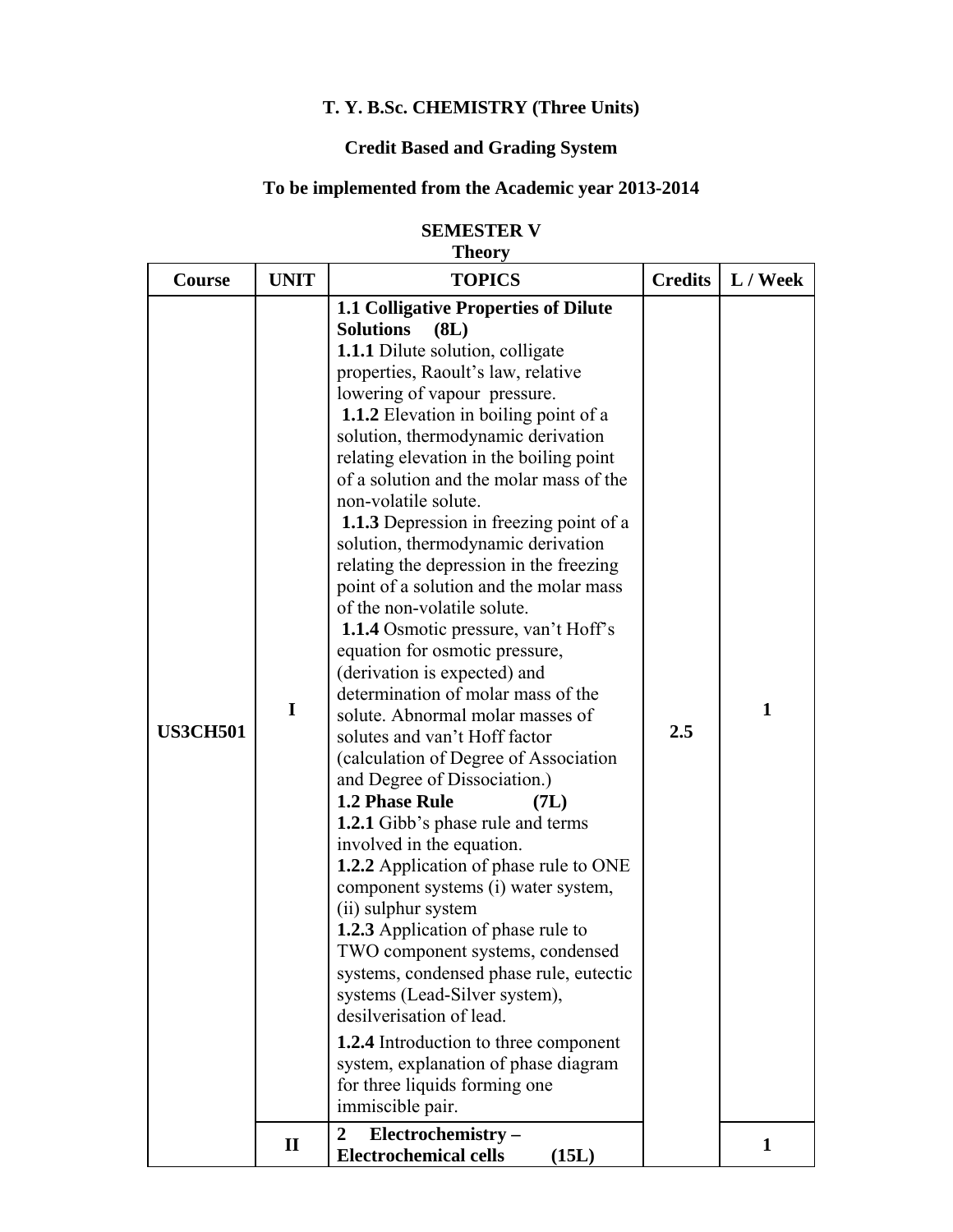|     | <b>2.1</b> Lewis concept of Activity and                                          |              |
|-----|-----------------------------------------------------------------------------------|--------------|
|     | Activity coefficient, Mean ionic                                                  |              |
|     | activity and mean ionic activity                                                  |              |
|     | coefficient $\gamma_+$ of an electrolyte,                                         |              |
|     | expression for activities of electrolytes                                         |              |
|     | of different valence type, ionic strength                                         |              |
|     | of a solution, Debye-Huckel limiting                                              |              |
|     | law (derivation not expected)                                                     |              |
|     | 2.2 Classification of cells: 1 chemical                                           |              |
|     | cells without transference                                                        |              |
|     | 2. Concentration cells with and without                                           |              |
|     | transference (derivations of                                                      |              |
|     | expression for concentration cell EMF                                             |              |
|     | are expected) Origin of liquid-liquid                                             |              |
|     | junction potential and its elimination                                            |              |
|     | using a salt bridge.                                                              |              |
|     | 2.3 Applications of EMF                                                           |              |
|     | measurements in the determination                                                 |              |
|     | of 1. pH of a solution using                                                      |              |
|     | quinhydrone and glass electrode. 2                                                |              |
|     | solubility and solubility product of                                              |              |
|     | sparingly soluble salts using chemical                                            |              |
|     | cell and concentration cell method 3.                                             |              |
|     | determination of liquid-liquid junction                                           |              |
|     | potential.                                                                        |              |
|     | <b>3 Chemical Bonding And Solid State</b>                                         |              |
|     |                                                                                   |              |
|     |                                                                                   |              |
|     | <b>Chemistry</b><br>(15L)                                                         |              |
|     | 3.1 Molecular Symmetry (10L)                                                      |              |
|     | <b>3.1.1</b> Introduction and Importance.                                         |              |
|     | 3.1.2 Symmetry elements and                                                       |              |
|     | symmetry operations.                                                              |              |
|     | <b>3.1.3</b> Concept of a Point Group with                                        |              |
|     | illustrations using the following point                                           |              |
|     | gro ups: (i) $C_{\alpha v}$ (HCl), (ii) $D_{\alpha h}$ (H <sub>2</sub> ),         |              |
| III | (iii) $C2v$ (H <sub>2</sub> O), (iv) $C_{3v}$ (NH <sub>3</sub> ), (v) $C_{2h}$    | $\mathbf{1}$ |
|     | (trans – trichloroethylene), and (vi) $D_{3h}$                                    |              |
|     | $(BCl3)$ .                                                                        |              |
|     | 3.2 Molecular Orbital Theory for                                                  |              |
|     | <b>Polyatomic Species</b><br>(5L)                                                 |              |
|     | <b>3.2.1</b> Simple triatomic species: $H_3^+$ and                                |              |
|     | $H3$ (correlation between bond angle and                                          |              |
|     | Molecular orbitals).                                                              |              |
|     | 3.2.2 Other molecules (considering                                                |              |
|     | only $\sigma$ -bonding): i) BeH <sub>2</sub> , ii) H <sub>2</sub> O.              |              |
|     | <b>4. Solution Chemistry</b>                                                      |              |
|     | 4.1 Acid-base Chemistry in Aqueous                                                |              |
|     | Medium (8L)                                                                       |              |
| IV  | 4.1.1 Acidity of mono- and polyatomic                                             | $\mathbf{1}$ |
|     | cations.                                                                          |              |
|     | 4.1.2 Basicity of mono- and polyatomic<br>anions (discussion for 4.1.1 as well as |              |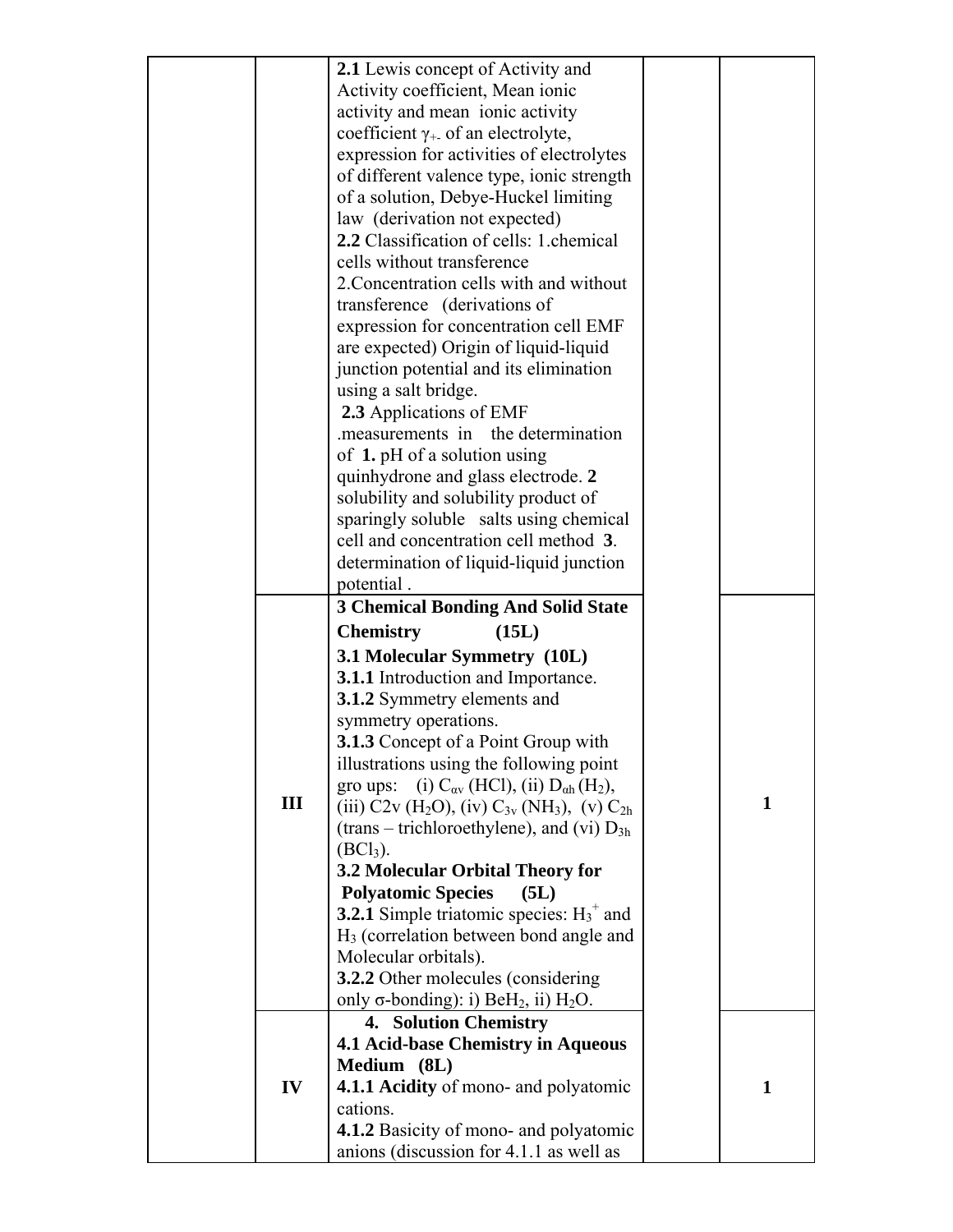|                 |              | 4.1.2 to Include Latimer equation and                            |     |   |
|-----------------|--------------|------------------------------------------------------------------|-----|---|
|                 |              | predominance diagrams).                                          |     |   |
|                 |              | 4.2 Chemistry in Non-aqueous                                     |     |   |
|                 |              | <b>Solvents</b><br>(7L)                                          |     |   |
|                 |              | 4.2.1 Classification of solvents and                             |     |   |
|                 |              | importance of non-aqueous solvents.                              |     |   |
|                 |              | 4.2.2 Characteristics and study of                               |     |   |
|                 |              | liquid ammonia, dinitrogen tetraoxide                            |     |   |
|                 |              | and acetic acid as non-aqueous                                   |     |   |
|                 |              | solvents with respect to (i) acid-base                           |     |   |
|                 |              | reactions and (ii) redox reactions.                              |     |   |
|                 |              | 1. Mechanism of Organic                                          |     |   |
|                 |              | <b>Reactions (15L)</b>                                           |     |   |
|                 |              | <b>1.1.</b> Thermodynamic and Kinetic                            |     |   |
|                 |              | control of organic reactions: Concept                            |     |   |
|                 |              | with mechanisms of the following                                 |     |   |
|                 |              | reactions: addition of HX to butadiene;                          |     |   |
|                 |              | sulfonation of naphthalene.                                      |     |   |
|                 |              | Nucleophilicity/electrophilicity vs                              |     |   |
|                 |              | Basicity/acidity.                                                |     |   |
|                 |              | 1.2 Mechanism of elimination                                     |     |   |
|                 |              | reactions, with stereochemistry: E1 and                          |     |   |
|                 |              | E2 reactions: regioselectivity (Saytzeff)<br>and Hofmann rules). |     |   |
|                 |              | 1.3 Mechanism of reactions of                                    |     |   |
|                 |              | carbonyl compounds with                                          |     |   |
|                 |              | nucleophiles: 1.3.1 Formation of                                 |     |   |
|                 |              | acetals/ketals from aldehydes and                                |     |   |
|                 | I            | ketones. 1.3.2 Reaction of aldehydes                             |     | 1 |
|                 |              | and ketones with primary and                                     |     |   |
| <b>US3CH502</b> |              | secondary amines. 1.3.3 Acyl                                     | 2.5 |   |
|                 |              | nucleophilic substitution (tetrahedral                           |     |   |
|                 |              | mechanism): Acid catalysed                                       |     |   |
|                 |              | esterification of Carboxylic acids and                           |     |   |
|                 |              | base promoted hydrolysis of esters.                              |     |   |
|                 |              | 1.4 Mechanism of rearrangements with                             |     |   |
|                 |              | examples and stereochemistry                                     |     |   |
|                 |              | wherever applicable. 1.4.1 Migration                             |     |   |
|                 |              | to electron deficient carbon: Pinacol,                           |     |   |
|                 |              | Benzylic acid. 1.4.2 Migration to                                |     |   |
|                 |              | electron deficient nitrogen: Beckmann,<br>Hofmann.               |     |   |
|                 |              | 1.5 Mechanism of the following                                   |     |   |
|                 |              | reactons with synthetic application:                             |     |   |
|                 |              | Claisen condensation, Michael                                    |     |   |
|                 |              | addition.                                                        |     |   |
|                 |              | 2.1 Heterocyclic Chemistry<br>(8L)                               |     |   |
|                 |              | 2.1.1 Introduction: Electronic structure                         |     |   |
|                 | $\mathbf{I}$ | and aromaticity of furan,                                        |     |   |
|                 |              | pyrrole, thiophene and pyridine.                                 |     |   |
|                 |              | 2.1.2 Synthesis: Synthesis of furans,                            |     |   |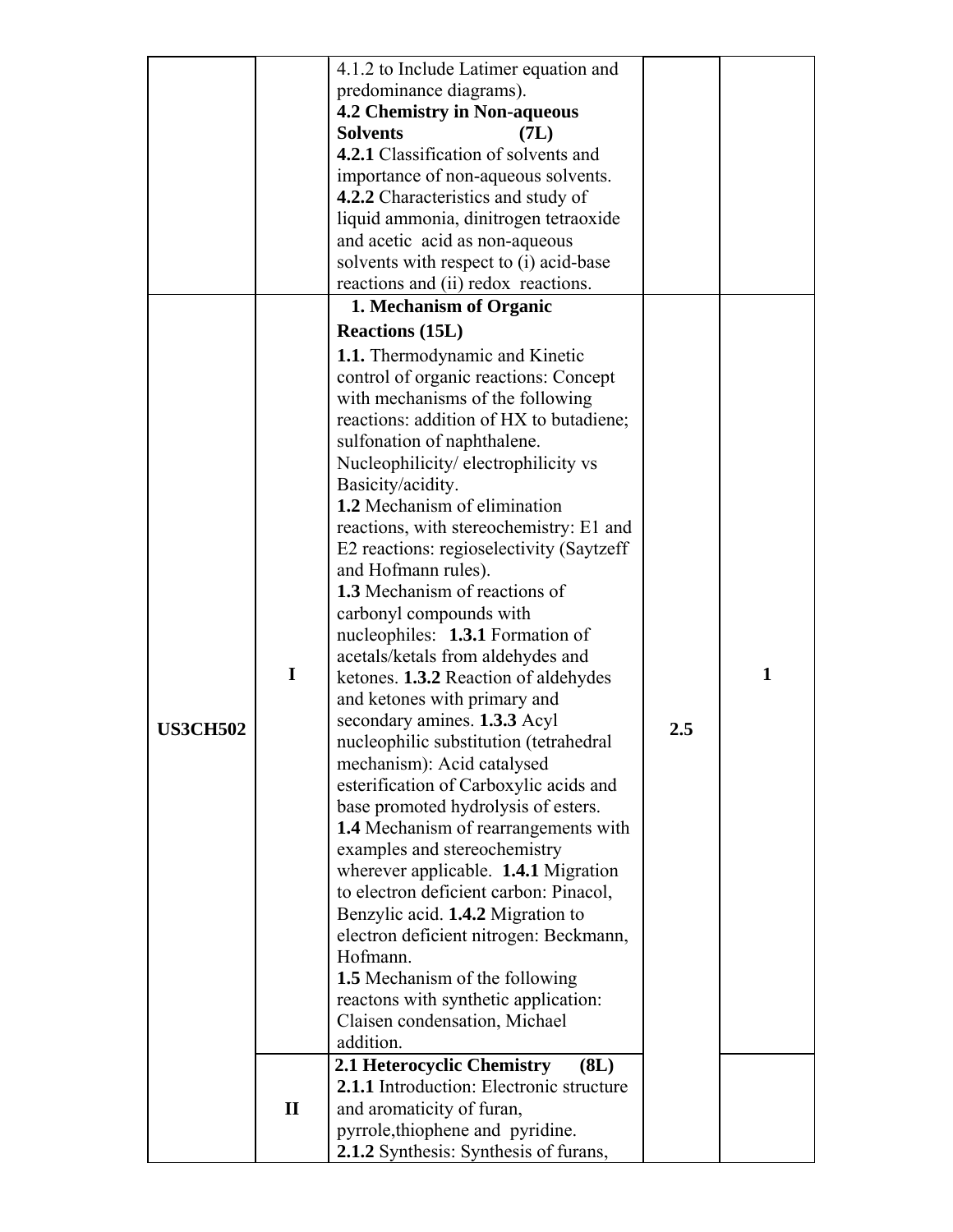| pyrroles, and thiophenes by Paal-Knor     |  |
|-------------------------------------------|--|
| synthesis. Pyridines by Hantzsch          |  |
| synthesis and from 1,5-diketones.         |  |
| 2.1.3 Reactivity: Reactivity towards      |  |
| electrophilic substitution reactions- of  |  |
| furan, pyrrole and thiophene on basis     |  |
| of stability of intermediate; and of      |  |
| pyridine on the basis of electron         |  |
| distribution.Nucleophilic substitution    |  |
| reaction of pyridine on the basis of      |  |
| electron distribution.                    |  |
| 2.1.4 Reactions of heterocycles: The      |  |
| following reactions of furan, pyrrole     |  |
| and thiophene: Halogenation,              |  |
| Nitration, Sulphonation, Vilsmeir         |  |
| formylation reaction, Friedel-Crafts      |  |
| reaction. Furan: Diels-Alder reaction.    |  |
| Ring opening of furan. Pyrrole: Acidity   |  |
| and basicity of pyrrole-Comparison of     |  |
| basicity of pyrrole and                   |  |
| pyrrolidine, Acid catalyzed               |  |
| polymerization of pyrrole. Pyridine:      |  |
| Basicity. Comparison of basicity of       |  |
| pyridine, pyrrole and piperidine.         |  |
| Sulphonation of pyridine, with and        |  |
| without catalyst. Reduction.Oxidation     |  |
| of alkyl pyridines and action of          |  |
| sodamide (Chichibabin reaction).N-        |  |
| methylation of pyridine. Quaternization   |  |
| of piperdine, pyrrolidine and Hofmann     |  |
| elimination of the quaternary salts.      |  |
| 2.2. Organic Synthesis (7L)               |  |
| 2.2.1 Introduction: Criteria for ideal    |  |
| organic synthesis. Yield and              |  |
| selectivity. Multi-component synthesis    |  |
| - with examples, Mannich reaction,        |  |
| Hanztsch synthesis of                     |  |
| pyridines (without mechanism).            |  |
| 2.2.2 Illustrative synthesis of           |  |
| industrially important compounds:         |  |
| Ibuprofen (chiral synthesis),             |  |
| paracetamol (green synthesis), L-         |  |
| ascorbic acid (from D-glucose),           |  |
| norfloxacin, thyroxine, vanillin,         |  |
| methyl dihydrojasmonate (Hedione),        |  |
| Bifenox-I, pigment red 242, indigo, 2-    |  |
| hydroxy-3-amino-5-nitrobenzene            |  |
| sulphonic acid.                           |  |
| 2.2.3 Newer methods of organic            |  |
| synthesis: Introduction to the use of the |  |
| following in organic synthesis:           |  |
| Ultrasound, microwaves, PTC.              |  |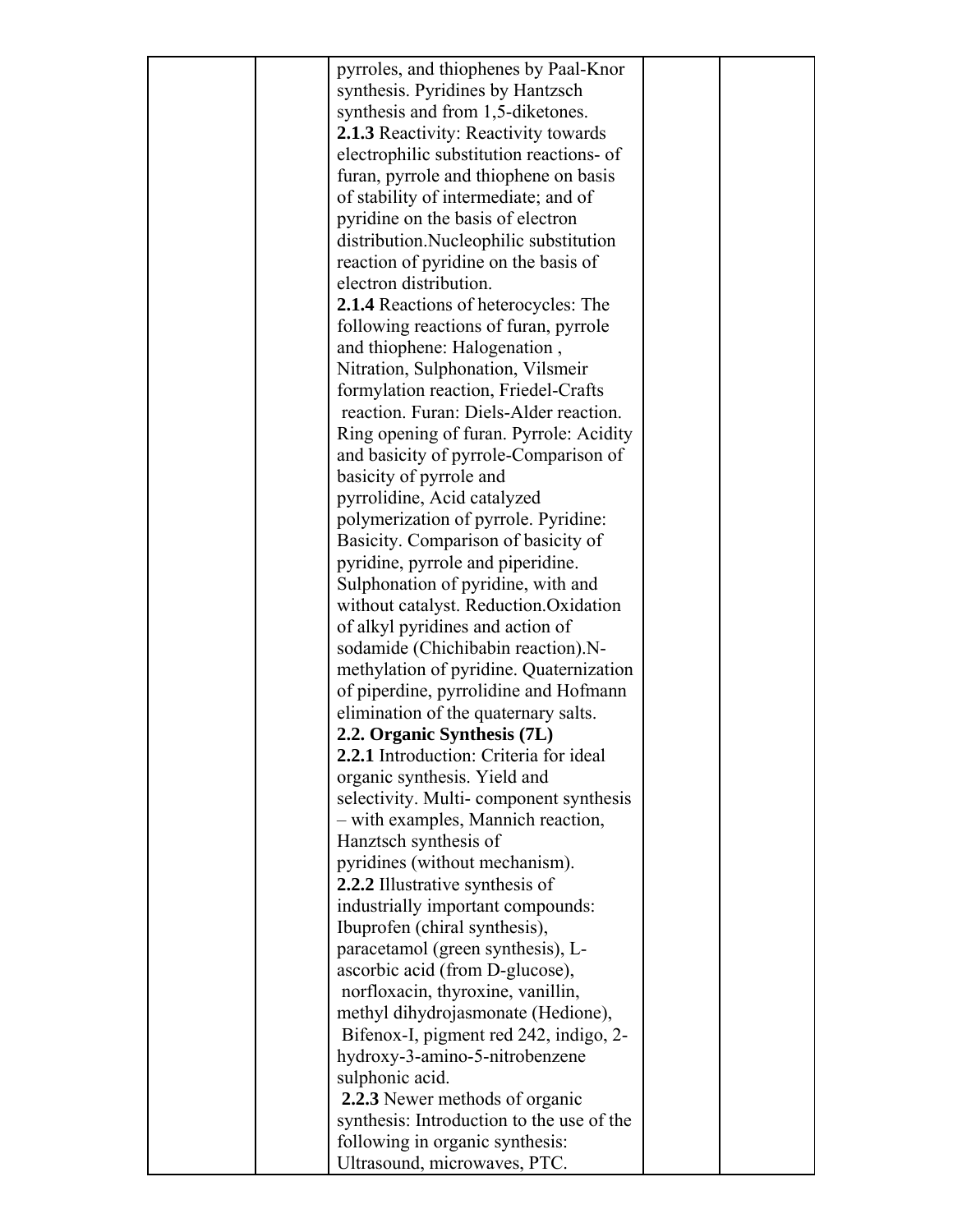| III | 3. Treatment of analytical data-I and<br>(15 L)<br>sampling<br>3.1 Treatment of Analytical Data<br>(7L)<br>Types of errors, determinate and<br>indeterminate errors, minimization of<br>errors, constant and proportionate<br>errors, accuracy and precision,<br>measures of dispersion and central<br>tendency: mean, median, average<br>deviation, relative average deviation,<br>standard deviation, variance,<br>coefficient of variation.[Numerical<br>problems expected]<br>3.2 Sampling (8L)<br>Terms involved, importance of<br>sampling, sampling techniques,<br>sampling of gases, ambient and stack<br>sampling, equipment used, sampling of<br>homogeneous and heterogeneous<br>liquids, sampling of static and flowing<br>liquids, methods and equipments used,<br>sampling of solids, importance of<br>particle size and sample size, samples<br>used, need for the reduction in the<br>sample size, methods of reduction in<br>sample size, collection, preservation | $\mathbf{1}$ |
|-----|-------------------------------------------------------------------------------------------------------------------------------------------------------------------------------------------------------------------------------------------------------------------------------------------------------------------------------------------------------------------------------------------------------------------------------------------------------------------------------------------------------------------------------------------------------------------------------------------------------------------------------------------------------------------------------------------------------------------------------------------------------------------------------------------------------------------------------------------------------------------------------------------------------------------------------------------------------------------------------------|--------------|
| IV  | and dissolution of the sample.<br>4. Titrimetric analysis-I and UV-<br>Visible spectroscopy.<br>(15L)<br><b>4.1 Acid-base Titrations</b><br>(5L)<br>Construction of titration curves and<br>choice of indicators in the titration of<br>[1] strong acid and strong base, [2]<br>strong acid and weak base, [3] weak<br>acid and strong base, [4] weak acid and<br>weak base.<br>4.2 Precipitation titrations (4L)<br>Argentimetric titrations, construction<br>of the titration curve, Volhard's<br>method, Mohr's method, adsorption<br>indicators, theory and applications.<br>4.3 U.V. Visible Spectroscopy (4L)<br>Photometers and spectrophotometers,<br>Instrumentation in the case of single<br>and double beam spectrophotometers,<br>Qualitative and quantitative analysis,<br>calibration cure method.                                                                                                                                                                    | 1            |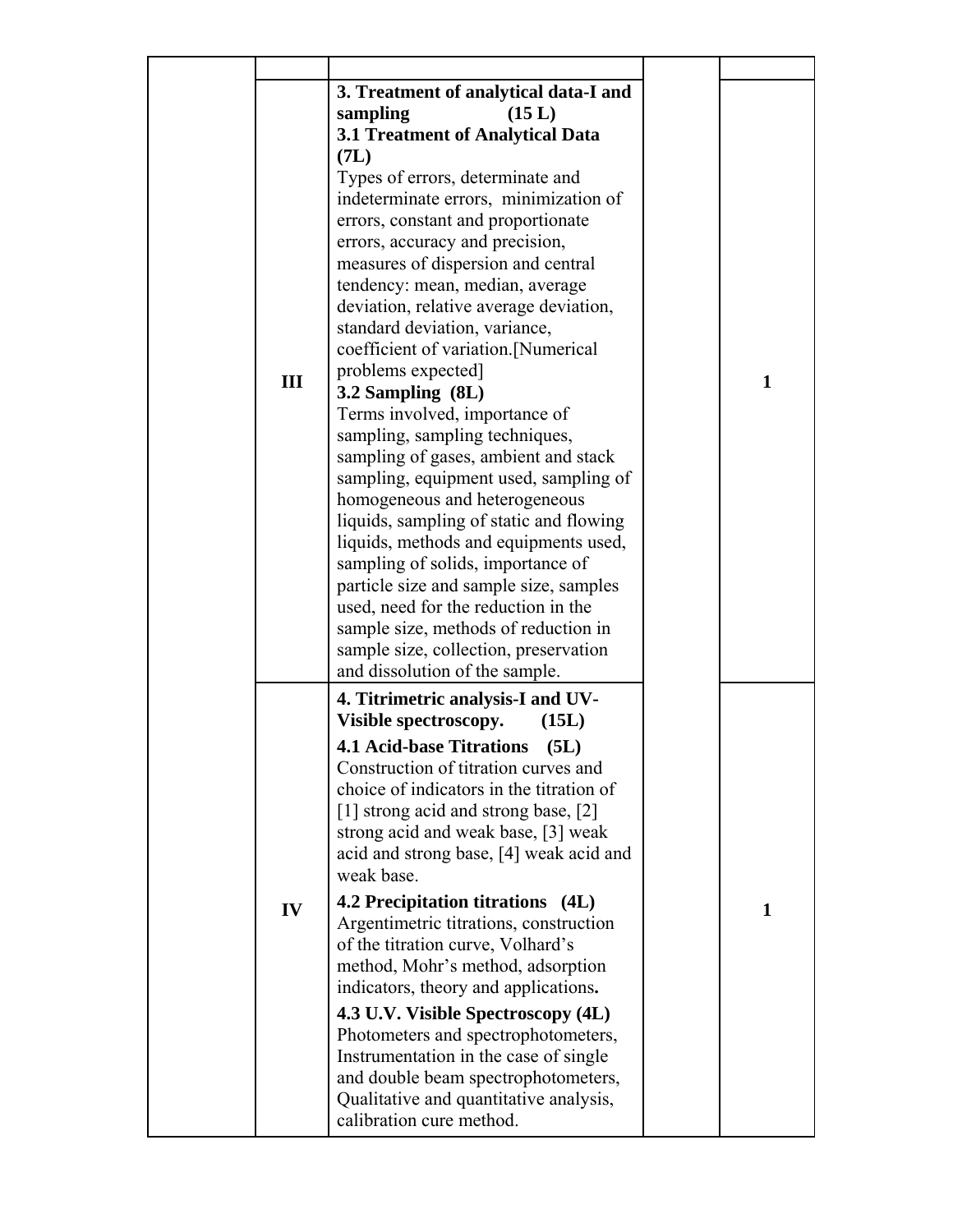#### **Practicals**

|                 | <b>Physical Chemistry Practicals</b>             |     |   |
|-----------------|--------------------------------------------------|-----|---|
|                 | <b>Chemical Kinetics -</b>                       |     |   |
|                 | 1. To determine the order between $K_2S_2O_8$ &  |     |   |
|                 | KI by fractional change method.                  |     |   |
|                 | Potentiometry -                                  |     |   |
|                 | 2. To determine the solubility product and       |     |   |
|                 | solubility of AgCl potentiometrically using      |     |   |
|                 | chemical cell.                                   |     |   |
|                 | <b>OR</b>                                        |     |   |
| <b>US3CHP05</b> | 3. To determine the solubility product and       |     |   |
|                 | solubility of AgCl potentiometrically using      |     |   |
|                 | concentration cell.                              |     |   |
|                 | Colorimetry -                                    | 1.5 | 4 |
|                 | To determine the amount of Fe(III) present       |     |   |
|                 | in the given solution by using salicylic acid    |     |   |
|                 | by colorimetric titration.(static method)        |     |   |
|                 | $(\lambda = 525 \text{ nm})$                     |     |   |
|                 | <b>Inorganic Chemistry Practicals</b>            |     |   |
|                 | <b>Inorganic preparations</b>                    |     |   |
|                 |                                                  |     |   |
|                 | 1. Tris $(en)_2$ Ni $(II)$ S <sub>2</sub> O3     |     |   |
|                 | 2. Tetra-amminecopper (II)Sulphate               |     |   |
|                 | <b>Inorganic estimation/analysis</b>             |     |   |
|                 | 1. Ni complexometrically using Murexide          |     |   |
|                 | indicator                                        |     |   |
|                 | <b>Organic Chemistry Practicals</b>              |     |   |
|                 | Binary Mixture Separation, drying, weighing      |     |   |
|                 | Melting<br>identification)<br>Point<br>(No)<br>& |     |   |
|                 | $(Solid + Solid) (4 Express)$                    |     |   |
|                 | <b>Analytical Chemistry Practicals</b>           |     |   |
| <b>US3CHP06</b> | 1. Estimation of persulphate in the given        | 1.5 | 4 |
|                 | sample by the method of back titration.          |     |   |
|                 | 2. Determination of Vitamin C content of a       |     |   |
|                 | tablet by titration with<br>given<br>sodium      |     |   |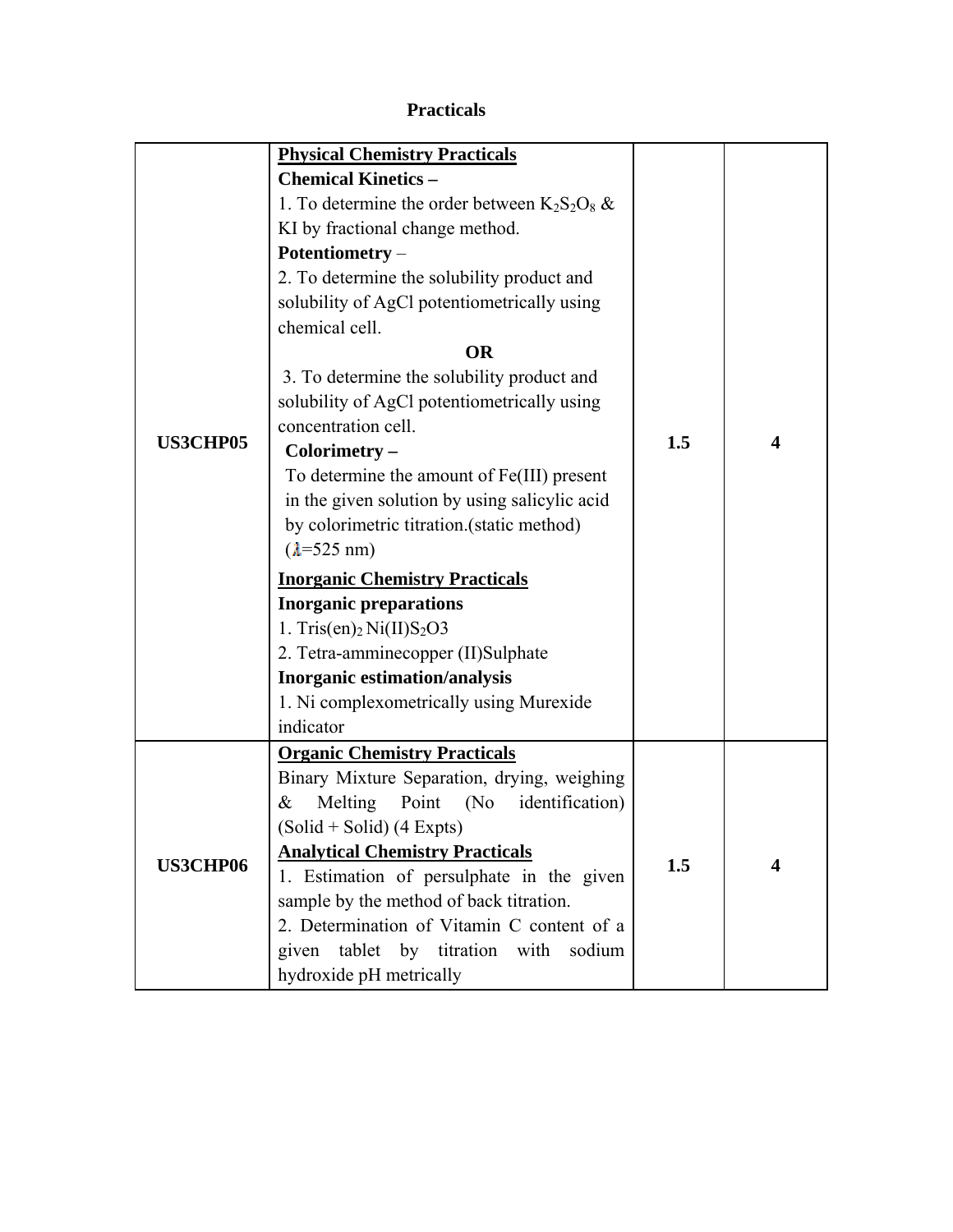#### **T.Y.B.Sc. CHEMISTRY (Three Units) Credit Based and Grading System To be implemented from the Academic year 2013-2014**

#### **SEMESTER VI Theory**

| Course          | <b>UNIT</b>       |                                                                                                                                                                                                                                                                                                                                                                                                                                                                                                                                                                                                                                                                                                                                                                                                                                                                                                                                                                                                                                                                                                                                                                                                                                                                                                                                                                                                                                                                                                                                                                                                                                                                                                                                               | <b>Credits</b> | L / Week                     |
|-----------------|-------------------|-----------------------------------------------------------------------------------------------------------------------------------------------------------------------------------------------------------------------------------------------------------------------------------------------------------------------------------------------------------------------------------------------------------------------------------------------------------------------------------------------------------------------------------------------------------------------------------------------------------------------------------------------------------------------------------------------------------------------------------------------------------------------------------------------------------------------------------------------------------------------------------------------------------------------------------------------------------------------------------------------------------------------------------------------------------------------------------------------------------------------------------------------------------------------------------------------------------------------------------------------------------------------------------------------------------------------------------------------------------------------------------------------------------------------------------------------------------------------------------------------------------------------------------------------------------------------------------------------------------------------------------------------------------------------------------------------------------------------------------------------|----------------|------------------------------|
| <b>US3CH601</b> | I<br>$\mathbf{I}$ | 1 Molecular Spectroscopy (15 L)<br><b>1.1</b> Dipole moment: Dipole moment,<br>polarization of a bond, bond moment,<br>dipole moment and molecular structure.<br>1.2 Rotational Spectrum: Rotational<br>spectrum of a diatomic molecule, rigid<br>rotor, moment of inertia, energy levels,<br>conditions for obtaining pure rotational<br>spectrum, selection rule, nature of<br>spectrum, determination of inter nuclear<br>distance and isotopic shift.<br>1.3 Vibration (IR) spectrum:<br>Vibrational motion, degrees of freedom,<br>modes of vibration, vibrational spectrum of<br>a diatomic molecule, simple harmonic<br>oscillator, energy levels, zero point energy,<br>conditions for obtaining vibrational<br>spectrum, selection rule, nature of<br>spectrum.<br>1.4 Vibration-Rotation spectrum of<br>diatomic molecule vibrating rotor, energy<br>levels, selection rule, nature of spectrum, R<br>and P branches, anharmonic oscillator:<br>energy levels, selection rule, fundamental<br>band, overtones . Application of vibration-<br>rotation spectrum in determining Force<br>constant, determination and significance.<br>Introduction to infrared spectra of simple<br>molecules like $H_2O$ and $CO_2$<br>1.5 Raman Spectroscopy: Scattering of<br>electromagnetic radiation, Rayleigh<br>scattering, Raman scattering, nature of<br>Raman spectrum, Stoke's lines, anti-<br>Stoke's lines, Raman shift, quantum theory<br>of Raman spectrum, comparative study of<br>IR and Raman spectra, rule of mutual<br>exclusion.(example of CO <sub>2</sub> molecule).<br>2.1 Renewable Energy Sources (5L)<br>2.1.1. Lithium ion cell.<br>2.1.2. Fuel cells; Choice of fuel and<br>oxidant, Bacon's $H_2$ and $O_2$ fuel cell. | 2.5            | $\mathbf{1}$<br>$\mathbf{1}$ |
|                 |                   | <b>2.1.3</b> . Solar cells, solar energy, photovoltaic<br>effect, semiconductors as solar energy                                                                                                                                                                                                                                                                                                                                                                                                                                                                                                                                                                                                                                                                                                                                                                                                                                                                                                                                                                                                                                                                                                                                                                                                                                                                                                                                                                                                                                                                                                                                                                                                                                              |                |                              |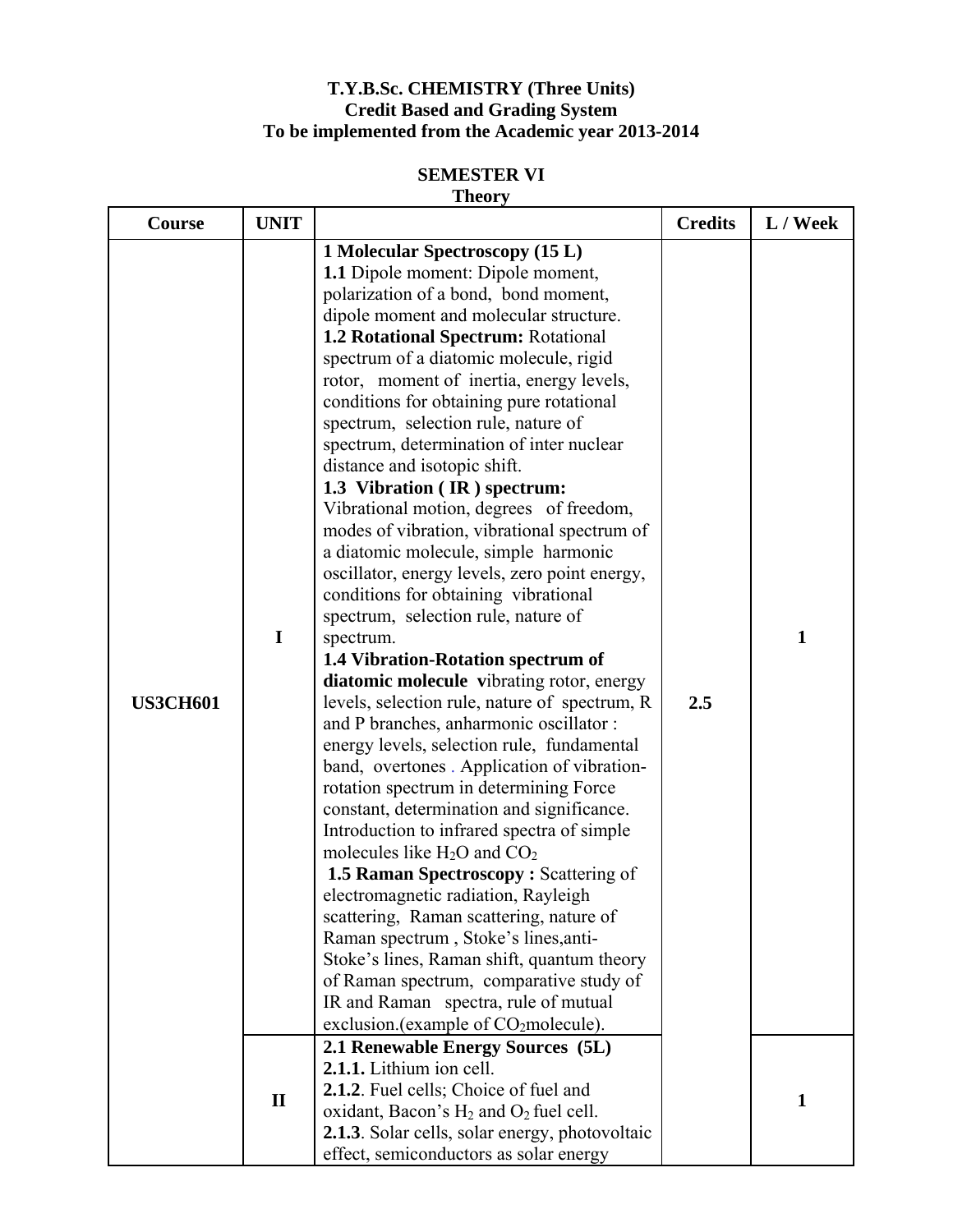|     | converters, silicon solar cell                                                 |              |
|-----|--------------------------------------------------------------------------------|--------------|
|     | <b>2.1.4</b> . Hydrogen : Fuel of the future,                                  |              |
|     | production of hydrogen by direct                                               |              |
|     | electrolysis of water, advantages of                                           |              |
|     | hydrogen as a universal energy medium.                                         |              |
|     | 2.2 Nuclear Magnetic Resonance                                                 |              |
|     | Spectroscopy (6L)                                                              |              |
|     | 2.2.1. Nuclear spin, magnetic moment,                                          |              |
|     | nuclear 'g' factor, energy levels, Larmor                                      |              |
|     | precession, Relaxation processes in n.m.r. (                                   |              |
|     | spin-spin relaxation and spin-lattice                                          |              |
|     | relaxation).                                                                   |              |
|     | 2.2.2. NMR Spectrometer, chemical shift,                                       |              |
|     | shielding and deshielding of protons, low                                      |              |
|     | resolution n.m.r. spectrum of methanol and                                     |              |
|     | ethanol.                                                                       |              |
|     | 2.3 Chemical Kinetics (4 L)                                                    |              |
|     | <b>2.3.1</b> Collision theory of reaction rates,                               |              |
|     | application of collision theory to 1. uni-                                     |              |
|     | molecular reaction and 2. bimolecular                                          |              |
|     | reaction (Lindemann theory, derivation                                         |              |
|     | expected). Merits and drawbacks of                                             |              |
|     | collision theory.                                                              |              |
|     | 2.3.2 Classification of reactions as slow,                                     |              |
|     | fast and ultra-fast. study of kinetics of fast                                 |              |
|     | reactions by Stop flow method.                                                 |              |
|     | 3. Coordination Chemistry (15L)                                                |              |
|     | 3.1 Crystal Field Theory (CFT) (7L)                                            |              |
|     | <b>3.1.1</b> Basic tenets of Crystal field theory                              |              |
|     | and effect of crystal field on central metal                                   |              |
|     |                                                                                |              |
|     |                                                                                |              |
|     | valence orbitals.                                                              |              |
|     | 3.1.2 Splitting of d orbitals in octahedral,                                   |              |
|     | tetrahedral and square planar complexes.                                       |              |
|     | <b>3.1.3</b> Crystal field splitting energy                                    |              |
|     | $(10\Delta q/\Delta_0)$ for octahedral complexes and                           |              |
|     | factors affecting the magnitude of $\Delta_0$ .                                |              |
|     | <b>3.1.4</b> Crystal field stabilization energy                                |              |
|     | (CFSE), calculation of CFSE, for                                               |              |
| III | octahedral and tetrahedral complexes with                                      | $\mathbf{1}$ |
|     | $d1$ to $d10$ metal ion configurations.                                        |              |
|     | <b>3.1.5</b> Effect of crystal field splitting on i)                           |              |
|     | Ionic radius and ii) Lattice energy.                                           |              |
|     | <b>3.1.6</b> Theoretical failure of the CFT model.                             |              |
|     | 3.1.7 Experimental evidence for co-valence                                     |              |
|     | in co-ordination compounds.(i) ESR                                             |              |
|     | spectrum of $[IrCl_6]^{2}$ (ii) NMR spectrum of                                |              |
|     | tris (acetyl acetanato) vanadium complex,                                      |              |
|     | (iii) Intensities of $d$ - $d$ transitions, and (iv)                           |              |
|     | Nephelauxetic effect.                                                          |              |
|     | 3.2 Molecular Orbital Theory (MOT) of<br><b>Coordination Complexes</b><br>(4L) |              |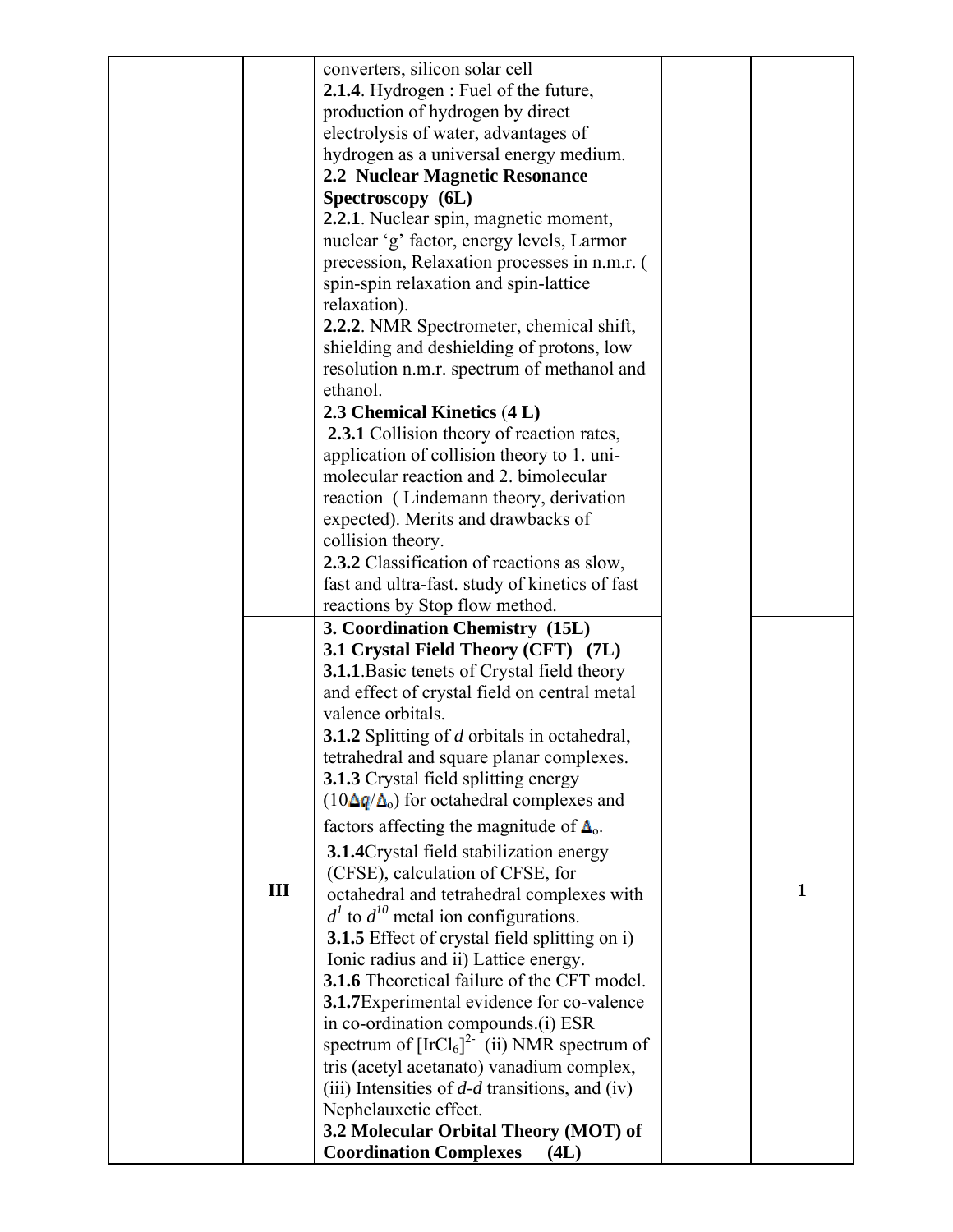|    | <b>3.2.1</b> Application to octahedral complexes               |              |
|----|----------------------------------------------------------------|--------------|
|    | in case of (i) $[Ti(H_2O)]^{3+}$ , (ii) Fluoro                 |              |
|    | complexes of Fe(II) and Fe (III) and (iii)                     |              |
|    | Cyano complexes of Fe(II) and Fe (III).                        |              |
|    | 3.2.2 Effect of pi-bonding an ligand field                     |              |
|    | splitting parameter in $M \rightarrow L$ and $L \rightarrow M$ |              |
|    | interactions.                                                  |              |
|    | 3.3 Electronic States and Terms for                            |              |
|    | <b>Polyelectronic Atoms</b><br>(4L)                            |              |
|    | <b>3.3.1</b> Introduction: electronic configuration            |              |
|    | and electronic states, Term symbols,                           |              |
|    | coupling of spin momenta $(M_s)$ , orbital                     |              |
|    | momenta $(Ml)$ and spin- orbit coupling or                     |              |
|    |                                                                |              |
|    | Russell-Saunders coupling.                                     |              |
|    | <b>3.3.2</b> Determination of Terms for $p^2$                  |              |
|    | electronic configuration (as in a carbon                       |              |
|    | atom).                                                         |              |
|    | <b>3.3.3</b> Terms and micro-states for transition             |              |
|    | metal atoms/ions.                                              |              |
|    | <b>Some Selected Topics (15L)</b>                              |              |
|    | 4.1 Inorganic Polymers (3L)                                    |              |
|    | 4.1.1 Various methods of classification                        |              |
|    | with examples.                                                 |              |
|    | 4.1.2 Chemistry of borazine with reference                     |              |
|    | to preparation, properties, structures,                        |              |
|    | bonding and applications.                                      |              |
|    | 4.2 Characteristics and Treatment of                           |              |
|    |                                                                |              |
|    | <b>Liquid Effluent</b><br>(06L)                                |              |
|    | 4.2.1 Characterization of waste: biochemical                   |              |
|    | oxygen demand (BOD), chemical oxygen                           |              |
|    | demand (COD), total organic carbon                             |              |
|    | (TOC), aerobic and anaerobic processes.                        |              |
|    | 4.2.2 Removing of solid contaminants,                          |              |
|    | physical and chemical principles such as                       |              |
| IV | coagulation, flocculation and                                  | $\mathbf{1}$ |
|    | sedimentation.                                                 |              |
|    | 4.2.3 Primary, secondary and tertiary of                       |              |
|    | liquid effluents.                                              |              |
|    | <b>4.3 Nanomaterials</b><br>(04L)                              |              |
|    | 4.3.1Introduction and importance of                            |              |
|    | nanomaterials.                                                 |              |
|    | <b>4.3.2</b> Properties (Comparison between bulk               |              |
|    | and nanomaterials): (i) Optical properties,                    |              |
|    | (ii) Electrical conductivity, and (iii)                        |              |
|    | Mechanical properties.                                         |              |
|    | 4.3.3 Forms of nanomaterials: nanofilms,                       |              |
|    | nanolayers, nanotubes, nanowires, and                          |              |
|    | nanoparticles.                                                 |              |
|    | <b>4.3.4</b> Chemical methods of preparation: (i)              |              |
|    | Colloidal route, and (ii) Sol-gel method.                      |              |
|    | 4.4 Inorganic Pharmaceuticals (2L)                             |              |
|    |                                                                |              |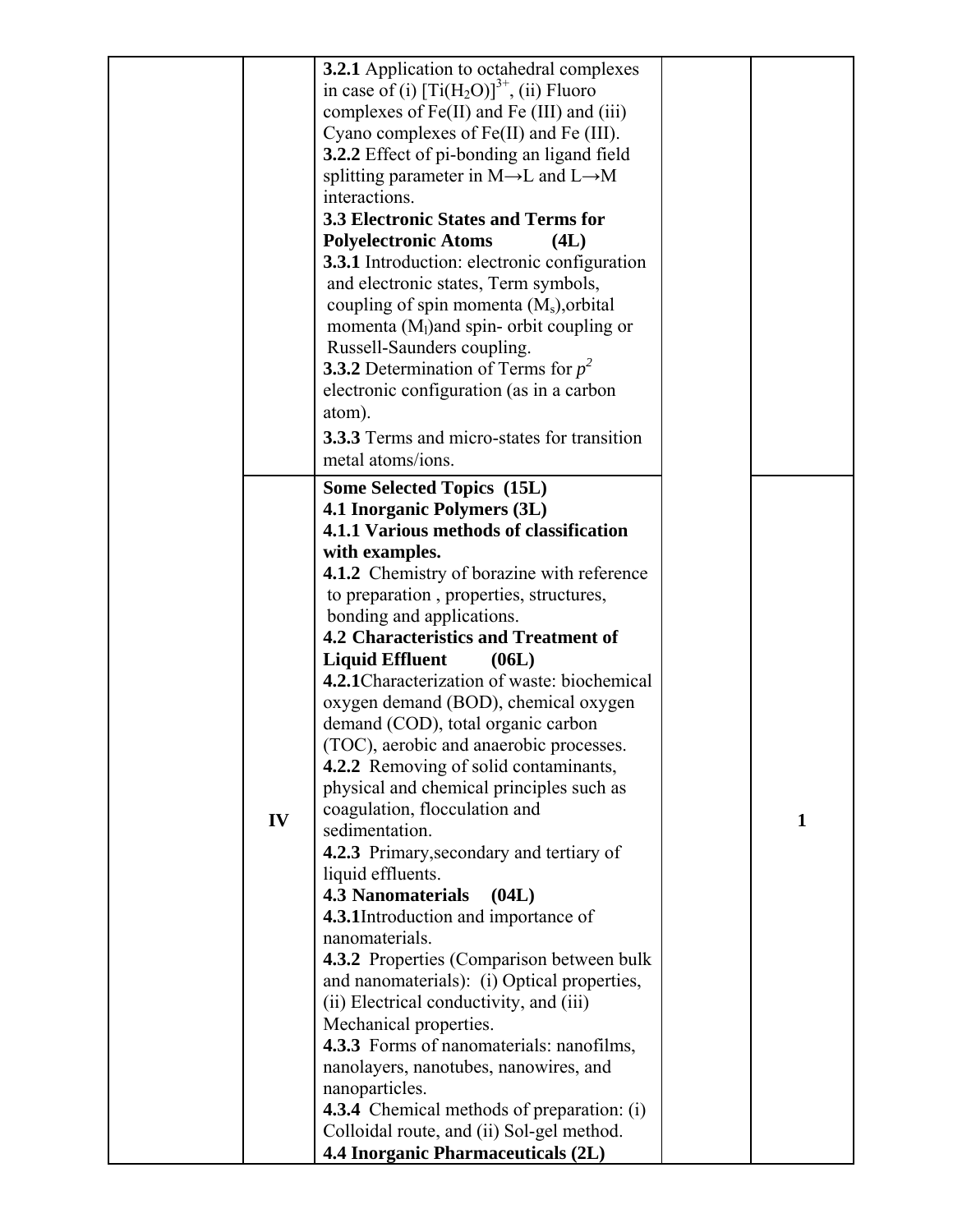|                 |             | 4.4.1 Gastrointestinal agents viz., (i)<br>antacids (aluminium hydroxide, milk of<br>magnesia, sodium bicarbonate and (ii)<br>cathartics (magnesium sulphate and sodium<br>phosphate).<br>Topical agents viz., (i) protectives and<br>adsorbents (talc, calamine), (ii)<br>antimicrobial agents (potassium<br>permanganate, tincture iodine, boric acid)<br>and astringents (alum).                                                                                                                                                                                                                                                                                                                                                                                                                                                                                                                                                                                                                                                                                                                                                                                                                                                                                                                                                                                                                                                                                                                                                                                                       |     |              |
|-----------------|-------------|-------------------------------------------------------------------------------------------------------------------------------------------------------------------------------------------------------------------------------------------------------------------------------------------------------------------------------------------------------------------------------------------------------------------------------------------------------------------------------------------------------------------------------------------------------------------------------------------------------------------------------------------------------------------------------------------------------------------------------------------------------------------------------------------------------------------------------------------------------------------------------------------------------------------------------------------------------------------------------------------------------------------------------------------------------------------------------------------------------------------------------------------------------------------------------------------------------------------------------------------------------------------------------------------------------------------------------------------------------------------------------------------------------------------------------------------------------------------------------------------------------------------------------------------------------------------------------------------|-----|--------------|
|                 |             | 1 Spectroscopy<br>(15L)<br><b>1.1</b> Introduction : Electromagnetic                                                                                                                                                                                                                                                                                                                                                                                                                                                                                                                                                                                                                                                                                                                                                                                                                                                                                                                                                                                                                                                                                                                                                                                                                                                                                                                                                                                                                                                                                                                      |     |              |
| <b>US3CH602</b> | $\mathbf I$ | spectrum, units of wavelength and<br>frequency.<br>1.2 UV- Visible Spectroscopy: Basic<br>theory, solvents, nature of UV-VIS<br>spectrum, concept of Chromophore,<br>auxochrome, bathochromic<br>shift, Hypsochromic shift hyperchromic<br>effect and chromophore-auxochrome<br>interactions.<br><b>1.3</b> IR Spectrocopy: Basic theory, nature of<br>IR spectrum, selection rule, fingerprint<br>region.<br><b>1.4 PMR Spectroscopy: Basic theory of</b><br>NMR, nature of PMR spectrum, chemical<br>shift ( $\partial$ unit), standard for PMR, solvents<br>used. Factors affecting chemical shift:<br>$(1)$ inductive effect $(2)$ anisotropic effect<br>(with reference to $C=C, C\equiv C, C=O$ and<br>benzene ring). Spin-spin coupling and<br>coupling constant. Proton exchange-<br>application of deuterium exchange<br>, Application of PMR in structure<br>determination.<br>1.5 Spectral characteristics of following<br>classes of organic compounds, including<br>benzene and monosubstituted benzenes,<br>with respect to UV-VIS, IR, PMR:<br>$(1)$ alkanes $(2)$ alkenes and polyenes $(3)$<br>alkynes (4) haloalkanes (5) alcohols<br>$(6)$ carbonyl compounds $(7)$ ethers $(8)$<br>carboxylic acids (9) esters (10) amines<br>(11) amides (broad regions characteristic of<br>different groups are expected).<br>1.6 Problems of structure elucidation of<br>simple organic compounds using individual<br>or combined use of the above spectroscopic<br>technique are expected.(index of<br>hydrogen deficiency should be the first step<br>in solving the problems). | 2.5 | $\mathbf{1}$ |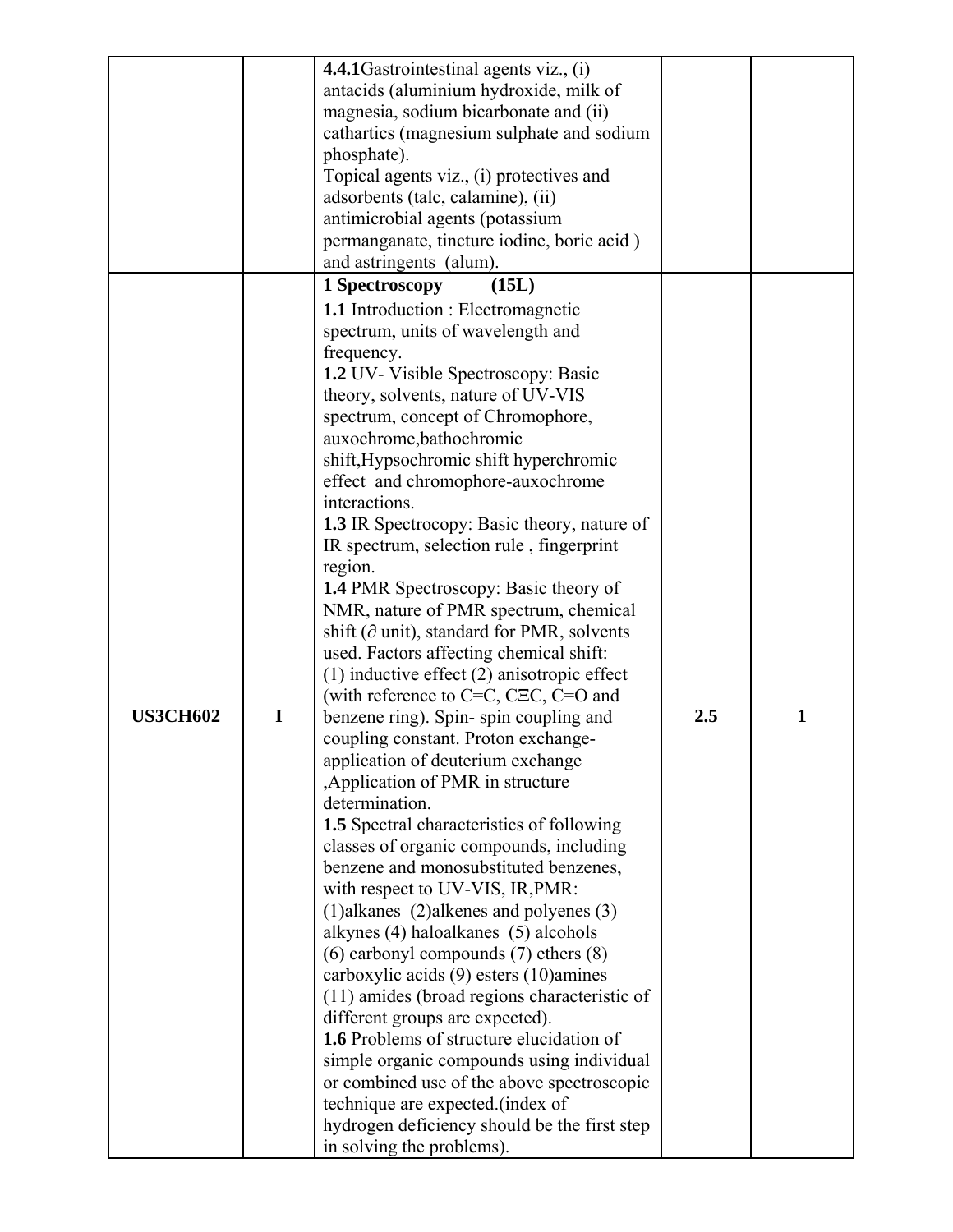| $\mathbf{1}$<br>structure and isoelectric point. Methods of<br>preparations: Strecker synthesis,<br>amidomalonate synthesis, Erlenmeyer<br>azalactone synthesis.<br>2.2.2 Polypeptides and Proteins:<br>$\mathbf{I}$<br>Polypeptides: Peptide bond. Nomenclature<br>and representation of polypeptides.<br>Merrifields solid phase peptide synthesis<br>(example of di- and tri- peptides for<br>nomenclature and synthesis). Proteins:<br>Sources, types, functions, colloidal nature,<br>separation based on isoelectric point,<br>denaturation and functions. Partial and total<br>hydrolysis. General idea of primary,<br>secondary, tertiary and quartenary<br>structures.<br><b>2.2.3</b> Nucleic acids: Selective hydrolysis of<br>nucleic acids. Sugars and bases in nucleic<br>acids. Stuctures of nucleosides an<br>nucleotides in DNA and RNA. Structure of<br>nucleic acids (DNA and RNA): Base<br>pairing in nucleic acids. Importance of<br>nucleic acids-self duplication, protein<br>synthesis.<br><b>Treatment of analytical data-II and</b> |  | 2.1 Organometallic Chemistry (5L)<br>2.1.1 Introduction: Carbon-metal bond-<br>Nature, types reactivity.<br>2.1.2 Organo magnesium Compounds:<br>Grignard reagent : Preparation, structure,<br>and stability, Reaction with compounds<br>containing acidic hydrogen, carbonyl<br>compounds, cyanides and $CO2$ .<br>2.1.3 Organolithium Compounds:<br>Preparation using alkyl/aryl halides.<br>Reactions with compounds containing<br>acidic hydrogen, alkyl halides, carbonyl<br>compounds, cyanides and $CO2$ . Lithium<br>dialkyl cuprates: Preparation and reactions<br>with aliphatic /aromatic/vinylic halides.<br>2.1.4 Organozinc compounds: Preparation<br>of dialkyl zinc. Reaction with water, acid<br>chlorides and alkyl halides. Reformatsky<br>reaction (with mechanism).<br>2.2 Chemistry of some Important<br><b>Biomolecules:</b><br>(10L)<br>$2.2.1 \alpha$ -Amino acids:<br>Structure, configuration, Essential amino<br>acids and their abbreviations, classification, |   |
|---------------------------------------------------------------------------------------------------------------------------------------------------------------------------------------------------------------------------------------------------------------------------------------------------------------------------------------------------------------------------------------------------------------------------------------------------------------------------------------------------------------------------------------------------------------------------------------------------------------------------------------------------------------------------------------------------------------------------------------------------------------------------------------------------------------------------------------------------------------------------------------------------------------------------------------------------------------------------------------------------------------------------------------------------------------|--|---------------------------------------------------------------------------------------------------------------------------------------------------------------------------------------------------------------------------------------------------------------------------------------------------------------------------------------------------------------------------------------------------------------------------------------------------------------------------------------------------------------------------------------------------------------------------------------------------------------------------------------------------------------------------------------------------------------------------------------------------------------------------------------------------------------------------------------------------------------------------------------------------------------------------------------------------------------------------------------------|---|
| Titrimetric analysis-II (15L)                                                                                                                                                                                                                                                                                                                                                                                                                                                                                                                                                                                                                                                                                                                                                                                                                                                                                                                                                                                                                                 |  | Properties: pH dependency of ionic                                                                                                                                                                                                                                                                                                                                                                                                                                                                                                                                                                                                                                                                                                                                                                                                                                                                                                                                                          | 1 |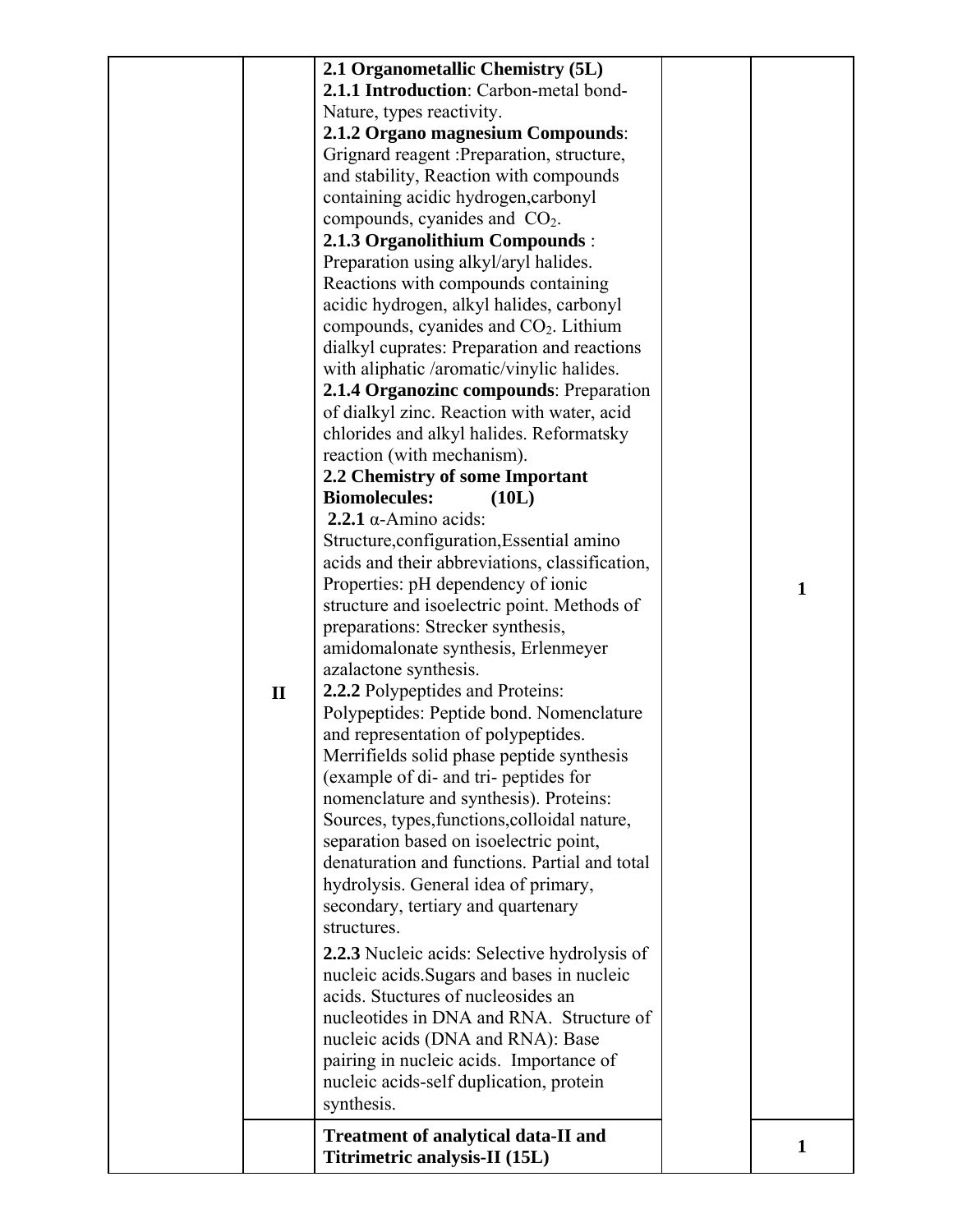|     | 3.1 Treatment of Analytical Data (6L):                                                  |              |
|-----|-----------------------------------------------------------------------------------------|--------------|
|     | Distribution of random errors, Gaussian                                                 |              |
|     | curve, students' t, confidence limits and                                               |              |
|     | confidence interval, criteria for rejection of                                          |              |
|     | result: 2.5d rule, 4.0 rule and Q test, F teset,                                        |              |
|     | testing for significance, null hypothesis,                                              |              |
| III | method of averages, least squares method.                                               |              |
|     | Numerical problems expected]                                                            |              |
|     | <b>3.2</b> Complexometric Titrations (5L):                                              |              |
|     | General introduction, EDTA titrations,                                                  |              |
|     | advantages and limitations of EDTA as the                                               |              |
|     | titrant, absolute and conditional formation                                             |              |
|     | constants of metal EDTA complexes,                                                      |              |
|     | construction of titration curves, types of                                              |              |
|     | EDTA titrations, methods of increasing the                                              |              |
|     | selectivity of EDTA as a titrant,                                                       |              |
|     | metallochromic indicators, theory and                                                   |              |
|     | applications.                                                                           |              |
|     | 3.3 Redox Titrations (4L): General                                                      |              |
|     | introduction, theory of redox indicators,                                               |              |
|     | criterion for choosing an indicator for a                                               |              |
|     | redox titration, construction of the titration                                          |              |
|     | curves in the case of $(1)$ Fe $(II)$ Vs. Ce $(IV)$                                     |              |
|     | (2) Fe (II) Vs. dichromate, use of diphenyl<br>amine and ferroin as redox indicators.   |              |
|     |                                                                                         |              |
|     | <b>Concepts in Quality and miscellaneous</b><br>methods $(15L)$                         |              |
|     |                                                                                         |              |
|     | 4.1 Total quality management (5L):                                                      |              |
|     | concept of quality, quality control, quality<br>assurance total quality management, ISO |              |
|     | series, Good laboratory practices                                                       |              |
|     | 4.2 Mass Spectrometry (2L): Basic                                                       |              |
|     | principles, introduction of components only                                             |              |
| IV  | 4.3 Thermal Methods (5L): Classification                                                | $\mathbf{1}$ |
|     | of thermal methods, thermogravimetric                                                   |              |
|     | analysis, basic principles, instrumentation                                             |              |
|     | factors affecting the TG curve, applications                                            |              |
|     | 4.4 Introduction to Radio Analytical                                                    |              |
|     | Techniques (3L): Classification of the                                                  |              |
|     | techniques, introduction to neutron                                                     |              |
|     | activation analysis and its applications.                                               |              |